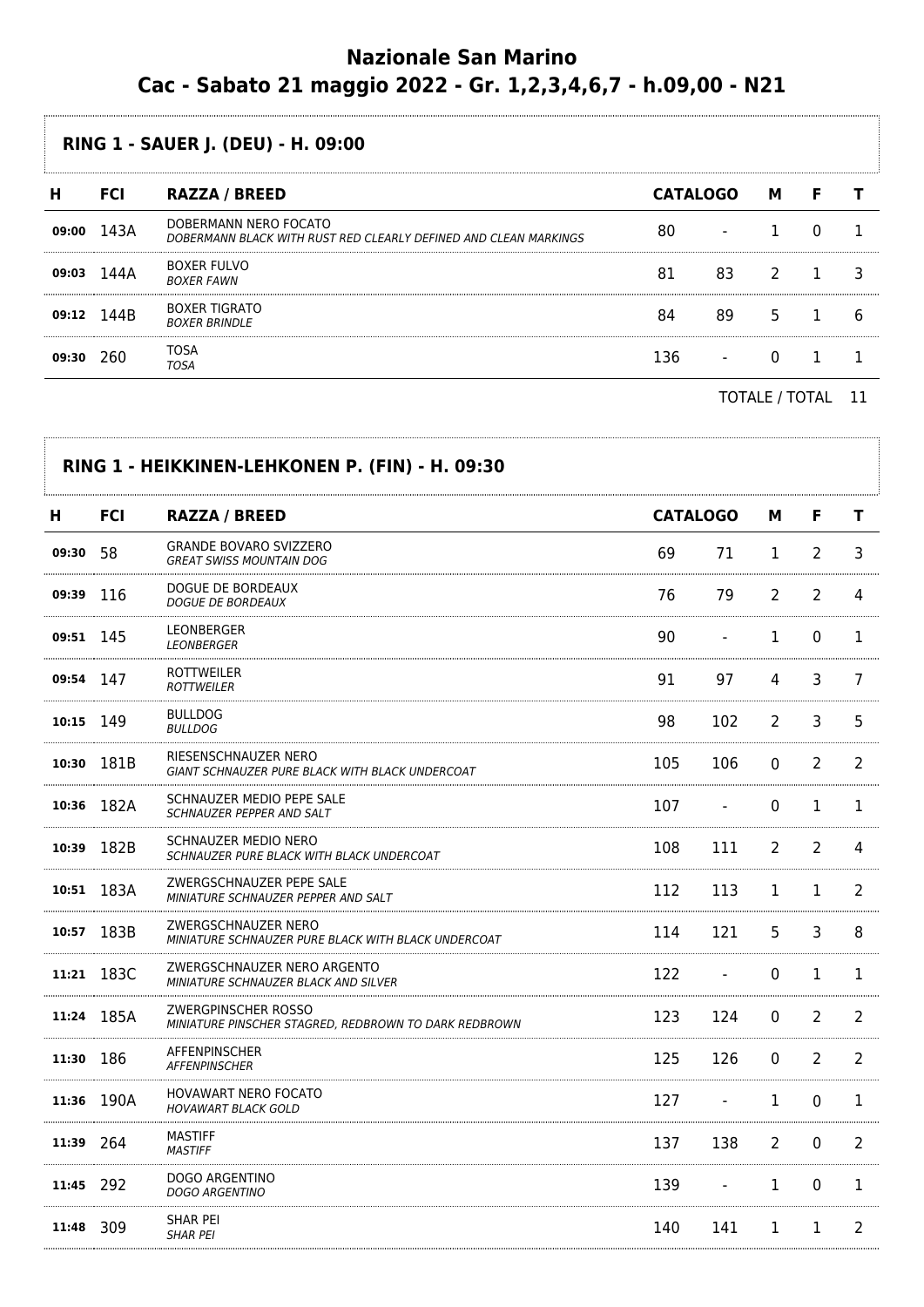| н        | <b>FCI</b>  | <b>RAZZA / BREED</b>                                                    | <b>CATALOGO</b> |     | м             |               |   |
|----------|-------------|-------------------------------------------------------------------------|-----------------|-----|---------------|---------------|---|
| 11:54    | 315         | <b>BROHOLMER</b><br><b>BROHOLMER</b>                                    | 142             |     |               | 0             |   |
| 11:57    | 327         | <b>TERRIER NERO RUSSO</b><br><b>RUSSIAN BLACK TERRIER</b>               | 143             | 144 | $\Omega$      | $\mathcal{P}$ |   |
|          | $12:03$ 353 | CIMARRON URUGUAYO<br><b>URUGUAYAN CIMARRON</b>                          | 145             |     | <sup>0</sup>  |               |   |
| 12:06    | -76         | STAFFORDSHIRE BULL TERRIER<br><b>STAFFORDSHIRE BULL TERRIER</b>         | 161             | 166 | $\mathcal{L}$ | 4             | 6 |
|          | 12:24 286   | AMERICAN STAFFORDSHIRE TERRIER<br><b>AMERICAN STAFFORDSHIRE TERRIER</b> | 180             | 183 | 1.            | 3             | Δ |
|          | 12:36 359   | <b>BULL TERRIER INGLESE MINIATURA</b><br><b>MINIATURE BULL TERRIER</b>  | 195             | 196 |               |               |   |
| 12:42 57 |             | BRACCO UNGHERESE A PELO CORTO<br>HUNGARIAN SHORTHAIRED POINTING DOG     | 239             |     |               |               |   |
| 12:45    | 99A         | WEIMARANER A PELO CORTO<br><b>WEIMARANER SHORTHAIRED</b>                | 240             | 247 | 3             | 5             | 8 |
| 13:09    | 120         | SETTER IRLANDESE ROSSO<br><b>IRISH RED SETTER</b>                       | 248             | 250 | $\mathcal{P}$ | 1             | 3 |
|          |             |                                                                         |                 |     |               |               |   |

TOTALE / TOTAL 76

| н               | <b>FCI</b> | RAZZA / BREED                                                       |     | <b>CATALOGO</b>          |                | F              | т              |
|-----------------|------------|---------------------------------------------------------------------|-----|--------------------------|----------------|----------------|----------------|
| 09:00 45        |            | <b>BOVARO DEL BERNESE</b><br><b>BERNESE MOUNTAIN DOG</b>            | 64  | 66                       | 1              | 2              | 3              |
| 09:09           | 50A        | TERRANOVA NERO<br><b>NEWFOUNDLAND BLACK</b>                         | 67  | 68                       | 1              | 1              | 2              |
| 09:15 61A       |            | CANE DI SAN BERNARDO A PELO CORTO<br><b>ST. BERNARD SHORTHAIRED</b> | 72  | $\overline{\phantom{a}}$ | $\mathbf{1}$   | $\mathbf 0$    | 1              |
| 09:18 61B       |            | CANE DI SAN BERNARDO A PELO LUNGO<br><b>ST. BERNARD LONGHAIRED</b>  | 73  | 75                       | 2              | 1              | 3              |
| 09:27           | 157        | <b>BULLMASTIFF</b><br><b>BULLMASTIFF</b>                            | 103 | 104                      | $\mathbf 0$    | $\overline{2}$ | 2              |
|                 | 09:33 235C | ALANO NERO<br><b>GREAT DANE BLACK</b>                               | 128 | 130                      | $\overline{2}$ | $\mathbf 1$    | 3              |
|                 | 09:42 235D | ALANO ARLECCHINO<br><b>GREAT DANE HARLEQUIN</b>                     | 131 | 133                      | 2              | 1              | 3              |
|                 | 09:51 235E | ALANO BLU<br><b>GREAT DANE BLUE</b>                                 | 134 | 135                      | 1              | 1              | 2              |
| $09:57 \quad 4$ |            | <b>CAIRN TERRIER</b><br><b>CAIRN TERRIER</b>                        | 146 | 149                      | 2              | $\overline{2}$ | 4              |
| $10:09$ 7       |            | AIREDALE TERRIER<br><b>AIREDALE TERRIER</b>                         | 150 | 151                      | $\mathbf 0$    | $\overline{2}$ | $\overline{2}$ |
| $10:15$ 10      |            | <b>BORDER TERRIER</b><br><b>BORDER TERRIER</b>                      | 152 | $\overline{\phantom{a}}$ | 1              | 0              | 1              |
| 10:18           | -12        | FOX TERRIER A PELO LISCIO<br><b>FOX TERRIER SMOOTH</b>              | 153 | 154                      | $\mathbf 0$    | $\overline{2}$ | 2              |
| 10:24 73        |            | <b>SCOTTISH TERRIER</b><br><b>SCOTTISH TERRIER</b>                  | 155 | 157                      | 1              | 2              | 3              |
| 10:33 74        |            | <b>SEALYHAM TERRIER</b><br><b>SEALYHAM TERRIER</b>                  | 158 | $\overline{\phantom{a}}$ | 1              | $\mathbf 0$    | 1              |
| 10:36           | - 75       | <b>SKYE TERRIER</b><br><b>SKYE TERRIER</b>                          | 159 | 160                      | 1              | 1              | 2              |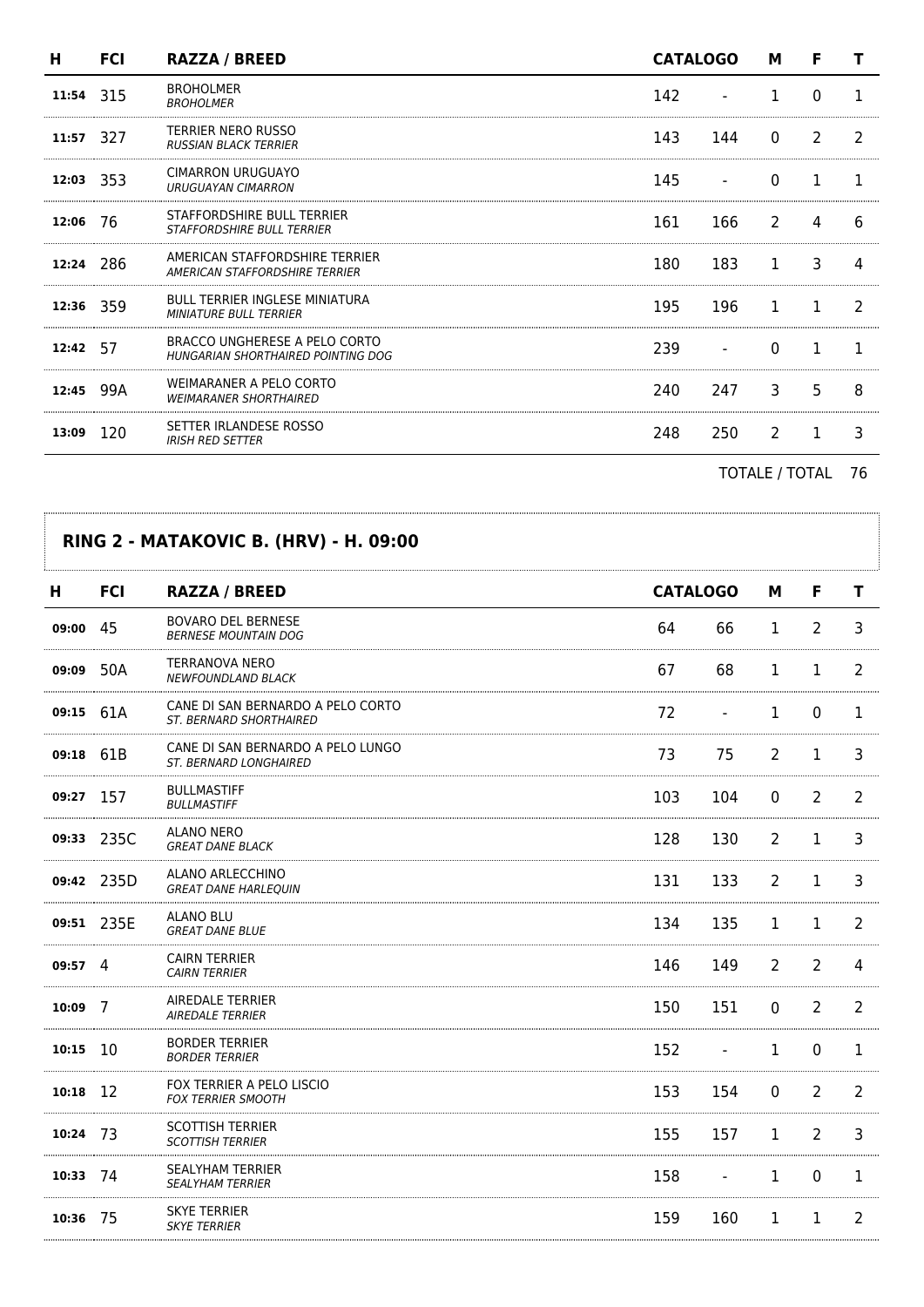| н         | <b>FCI</b>  | <b>RAZZA / BREED</b>                                                         |     | <b>CATALOGO</b> |          | F             |               |
|-----------|-------------|------------------------------------------------------------------------------|-----|-----------------|----------|---------------|---------------|
| 10:42     | 78          | <b>WELSH TERRIER</b><br><b>WELSH TERRIER</b>                                 | 167 |                 | 1        | $\Omega$      | п.            |
| 10:45     | -85         | WEST HIGHLAND WHITE TERRIER<br><b>WEST HIGHLAND WHITE TERRIER</b>            | 168 | 170             | $\Omega$ | 3             | 3             |
| 10:54 86  |             | YORKSHIRE TERRIER<br><b>YORKSHIRE TERRIER</b>                                | 171 | 177             | 4        | 3             |               |
| 11:15 272 |             | <b>NORFOLK TERRIER</b><br><b>NORFOLK TERRIER</b>                             | 178 | 179             | 1        | 1             | 2             |
| 11:21 339 |             | <b>PARSON RUSSELL TERRIER</b><br><b>PARSON RUSSELL TERRIER</b>               | 184 | 186             | $\Omega$ | 3             | 3             |
| 11:30 345 |             | <b>JACK RUSSELL TERRIER</b><br><b>IACK RUSSELL TERRIER</b>                   | 187 | 194             | 4        | 4             | 8             |
|           | 11:54 148A1 | BASSOTTO TEDESCO STANDARD A PELO CORTO<br>DACHSHUND STANDARD SMOOTHHAIRED    | 197 | 198             | 1        | 1             |               |
|           | 12:00 148A3 | BASSOTTO TEDESCO STANDARD A PELO DURO<br>DACHSHUND STANDARD WIREHAIRED       | 199 | 201             | $\Omega$ | 3             |               |
| 12:09     | 148B1       | BASSOTTO TEDESCO NANO A PELO CORTO<br>DACHSHUND MINIATURE SMOOTHHAIRED       | 202 | 205             | 1        | 3             |               |
| 12:21     | 148B2       | BASSOTTO TEDESCO NANO A PELO LUNGO<br>DACHSHUND MINIATURE LONGHAIRED         | 206 | 209             | 2        | $\mathcal{P}$ | Δ             |
| 12:33     | 148C1       | BASSOTTO TEDESCO KANINCHEN A PELO CORTO<br>RABBIT DACHSHUND SMOOTHHAIRED     | 210 | 212             | 2        | 1             | 3             |
|           | 12:42 148C3 | BASSOTTO TEDESCO KANINCHEN A PELO DURO<br><b>RABBIT DACHSHUND WIREHAIRED</b> | 213 | 214             | 1        | 1             | $\mathcal{L}$ |

TOTALE / TOTAL 76

## **RING 3 - HADJISAVVAS S. (CYP) - H. 09:00**

. . . . . . . . . . . . . . . .

| н         | <b>FCI</b> | <b>RAZZA / BREED</b>                                                          | <b>CATALOGO</b> |    | м        | F |               |
|-----------|------------|-------------------------------------------------------------------------------|-----------------|----|----------|---|---------------|
| 09:00     | -39        | <b>WELSH CORGI PEMBROKE</b><br><b>WELSH CORGI PEMBROKE</b>                    | 1               | 6  | 3        | 3 | 6             |
| 09:18     | -83        | <b>SCHIPPERKEE</b><br><b>SCHIPPERKE</b>                                       |                 | 8  | 0        | 2 |               |
| 09:24 88  |            | CANE DA PASTORE SCOZZESE SHETLAND<br>SHETLAND SHEEPDOG                        | q               | 12 | $\Omega$ | 4 |               |
| 09:36 113 |            | CANE DA PASTORE DI BRIE<br><b>BRIARD</b>                                      | 13              | 15 | 2        | 1 | ٦             |
| 09:45     | -156       | CANE DA PASTORE SCOZZESE A PELO LUNGO<br><b>COLLIE ROUGH</b>                  | 16              | 25 | 3        | 7 | 10            |
| 10:15     | 166B       | PASTORE TEDESCO A PELO LUNGO<br>GERMAN SHEPHERD DOG LONG AND HARSH OUTER COAT | 26              |    | 1        | 0 | 1             |
| 10:18     | 191        | <b>BOVARO DELLE FIANDRE</b><br><b>BOUVIER DES FLANDRES</b>                    | 27              | 28 | 1        | 1 | $\mathcal{P}$ |
| 10:24 194 |            | CANE DA PASTORE BERGAMASCO<br><b>BERGAMASCO SHEPHERD DOG</b>                  | 29              |    | 1        | 0 | 1             |
| 10:27     | 201        | CANE DA PASTORE MAREMMANO ABRUZZESE<br>MAREMMA AND THE ABRUZZES SHEEPDOG      | 30              | 31 | 1        | 1 | 2             |
| 10:33     | 223A       | CANE DA PASTORE OLANDESE A PELO CORTO<br>DUTCH SHEPHERD DOG SHORTHAIRED       | 32              |    | 1        | 0 | 1.            |
| 10:36     | 271        | <b>BEARDED COLLIE</b><br><b>BEARDED COLLIE</b>                                | 33              | 34 | 1        | 1 | 2             |
| 10:42     | 287        | AUSTRALIAN CATTLEDOG<br><b>AUSTRALIAN CATTLE DOG</b>                          | 35              |    | 1        | 0 | 1.            |